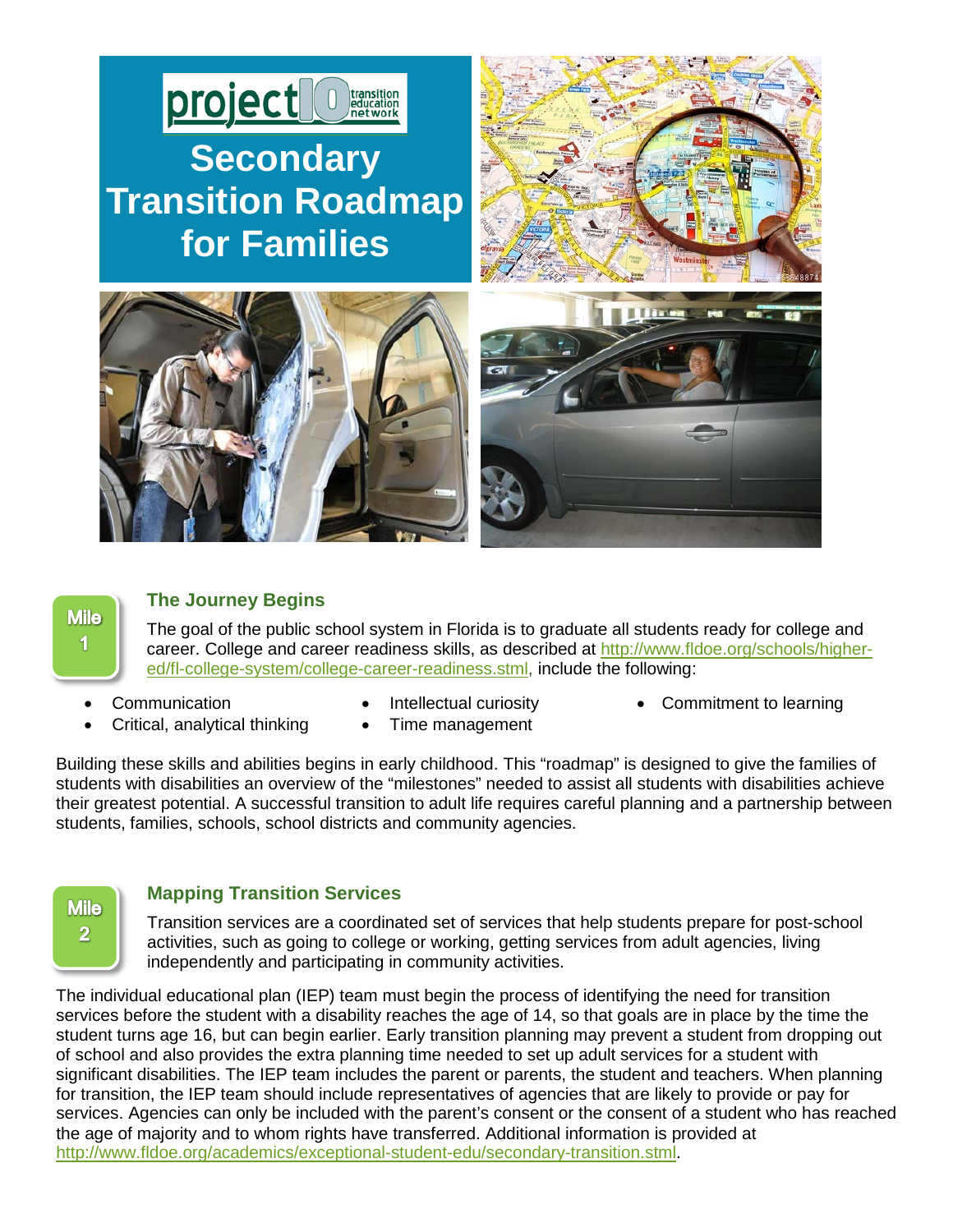| <b>Student Responsibilities</b>                                                                                                                                                                                                                                                                                                                                                                                                                                                                                                                                                                                                                                                                                                                 |                                                                                                                                      | <b>Family Responsibilities</b>                      |                                                                                                                                                                                                                                                                                                                                                                                                                                                                                                                                                                                                                                                                              |                  |
|-------------------------------------------------------------------------------------------------------------------------------------------------------------------------------------------------------------------------------------------------------------------------------------------------------------------------------------------------------------------------------------------------------------------------------------------------------------------------------------------------------------------------------------------------------------------------------------------------------------------------------------------------------------------------------------------------------------------------------------------------|--------------------------------------------------------------------------------------------------------------------------------------|-----------------------------------------------------|------------------------------------------------------------------------------------------------------------------------------------------------------------------------------------------------------------------------------------------------------------------------------------------------------------------------------------------------------------------------------------------------------------------------------------------------------------------------------------------------------------------------------------------------------------------------------------------------------------------------------------------------------------------------------|------------------|
| <b>Mile</b><br>$\overline{\mathbf{3}}$<br>as follows:                                                                                                                                                                                                                                                                                                                                                                                                                                                                                                                                                                                                                                                                                           | Students are in the driver's seat for the<br>transition process. Their responsibilities,<br>which begin in middle school, are listed | responsibilities:                                   | Students have the best outcomes<br>when families take an active role. The<br>following is a list of family                                                                                                                                                                                                                                                                                                                                                                                                                                                                                                                                                                   | <b>Mile</b><br>4 |
| Attend class and complete homework;<br>Accept responsibility for chores at home;<br>Develop and use self-determination and self-<br>advocacy skills, e.g., learning more about the<br>student's disability and how to get the services<br>and supports needed to achieve long-term<br>goals;<br>Learn to use and maintain assistive<br>technology, if appropriate;<br>Take an active role in developing the IEP and<br>in the IEP team meetings that follow;<br>Engage in career awareness and exploration<br>$\bullet$<br>activities, such as completing transition<br>assessments; and<br>Think about the services that will help in daily<br>$\bullet$<br>adult life so the appropriate agencies can be<br>invited to the IEP team meetings. |                                                                                                                                      | $\bullet$<br>$\bullet$<br>$\bullet$<br>experiences. | Ask questions, make suggestions and<br>keep records of transition-related services<br>and activities;<br>Review graduation requirements and help<br>make decisions about diploma options;<br>Review IEP goals and support the student in<br>developing postsecondary goals;<br>Help the student practice self-advocacy<br>skills;<br>Help develop a portfolio that includes an<br>updated IEP, assessment scores, learning<br>style information, grade-point average, class<br>rank, honors or awards, work evaluations,<br>work experiences and other related<br>information; and<br>Provide opportunities to explore post-school<br>options, such as college tours or work |                  |

#### **School and School District Responsibilities <b>Agency Responsibilities** The purpose of exceptional student A variety of agencies may play a role **Mile Mile** education (ESE) in Florida is to help in providing services to students. The  $5^{\circ}$ every student with a disability progress IEP team should make connections  $6^{\circ}$ in school and prepare for life after school. between the agencies and the Some of the school and school district student. Agencies can only be contacted or invited to work with the student with responsibilities are as follows: parental consent or the consent of a student who has reached the age of majority. Key agencies are Set high expectations for all students; as follows: Find the best way to teach every student; • Ensure students have the accommodations • Agency for Persons with Disabilities; and modifications they need to be successful; • CareerSource Florida; • Teach students self-determination and self-• Centers for Independent Living; advocacy skills; • Encourage and help students to participate in • Division of Blind Services; • Division of Vocational Rehabilitation (VR); IEP team meetings; • Hold IEP team meetings that address the Leisure and recreation service providers; student's academic needs; • Medical, health or mental health service Make sure that annual goals are related to providers; postsecondary goals; • Mental Health Program, Florida Department of Children and Families; and • Link students with state and community agencies that can help them; and • Other community-based organizations and • Arrange work experiences. providers of services to adults.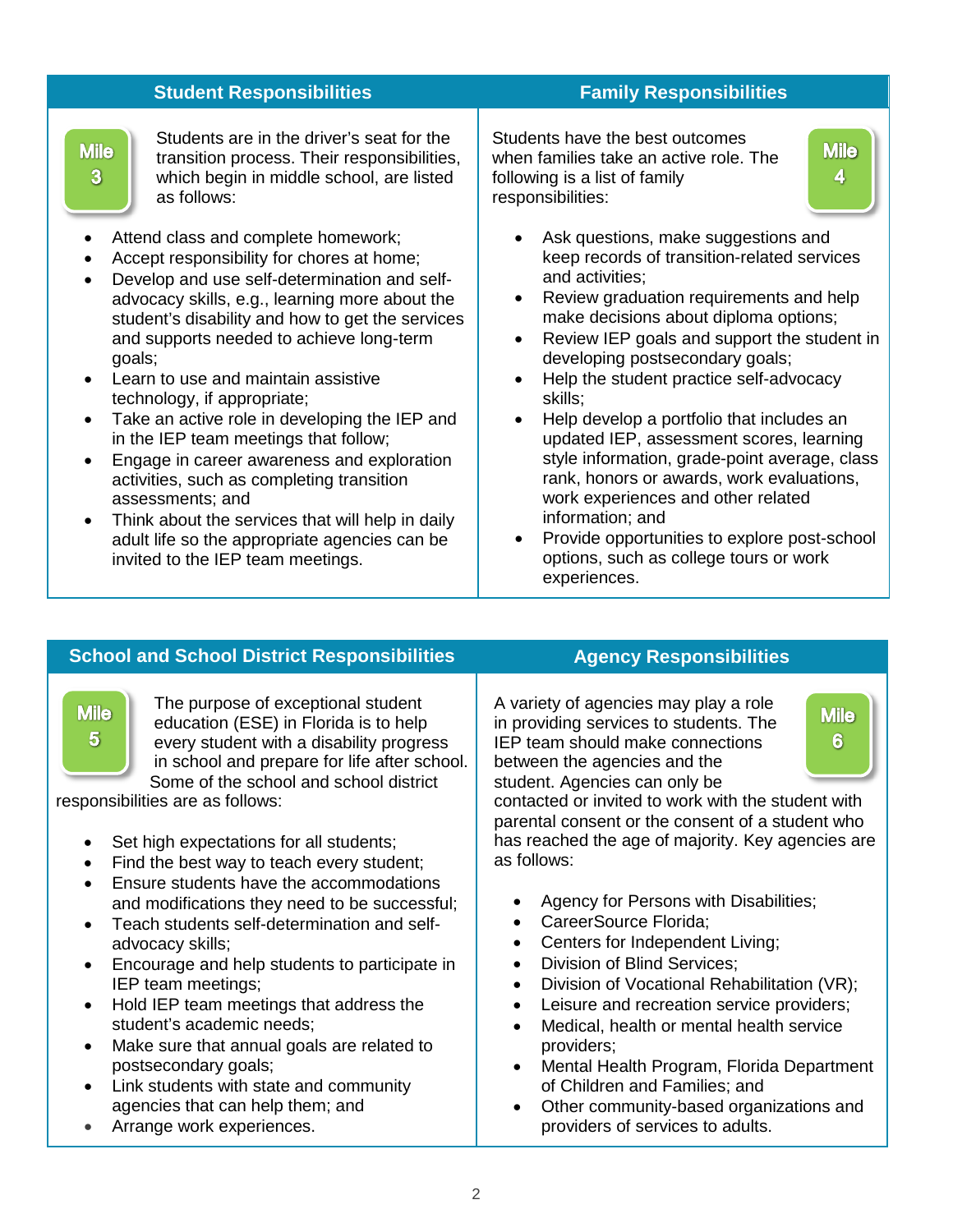

# **Destination Graduation**

# **Florida High School Diploma Options**

There are several high school completion options available to public school students in Florida. Choosing one is an important decision. Opportunities for employment and further education and

training can depend on the option chosen.

The options in Florida currently include the following:

- 24-Credit Standard Diploma,
- 18-Credit Academically Challenging Curriculum to Enhance Learning (ACCEL) Option,
- International Baccalaureate (IB) Diploma Program
- Advanced International Certificate of Education (AICE) Diploma Program,
- Special Diploma (this option is not available to students who began ninth grade in 2014-15 or later) and
- Performance-Based Exit Option/GED<sup>®</sup> Exit Option.



**24-Credit Standard Diploma:** There are three 24-credit high school diploma options. Details are provided in the table on the following page. The majority of students with disabilities will complete the option available to all students. There are also two options available only to students with disabilities. Both require the 24 credits listed in the table and both allow students to substitute a career and technical (CTE) course with related content for one credit in ELA IV, mathematics, science and social studies (excluding Algebra I, Geometry, Biology I and U.S. History). Students who choose the academic and employment option must earn at least .5 credits via paid employment. Students with significant cognitive disabilities earn credits via access courses are assessed using an alternate assessment. Learn more information about this in Milestone 8.

**18-Credit ACCEL Option:** Students in the 18-credit ACCEL Option must meet all the graduation requirements for a 24-credit standard diploma, except they need to earn only three elective credits instead of eight and physical education and an online course are not required.

**IB Diploma Program:** The IB Diploma Program is designed for highly motivated students aged 16-19. It is based on a rigorous two-year pre-university course of study with international examinations and university credit.

**AICE Diploma Program:** The AICE Diploma Program is designed for students aged 16-19 who are seeking advanced study in preparation for college or university study. The AICE Diploma Program is based on the Cambridge International Examinations curriculum and assessment.

**Special Diploma:** All students with disabilities who entered ninth grade in 2014-15 or after are working toward a standard diploma. In the 2014 Legislative Session the special diploma statute was repealed. Students who were already in high school and whose IEP stated that they were working toward a special diploma may continue to do so, or they can chose to work toward a standard diploma. Changing diploma options may mean a student will need extra time in high school to complete graduation requirements.

**The Performance-Based Exit Option:** The Performance-Based Exit Option is an alternate route to a diploma for students who are at least 16 years of age, do not have enough credits, have a low grade point average, or are overage for their current grade level. This option is NOT designed to be a preferred or accelerated program for early exit. The Performance-Based Exit Option is also known as the "GED® Exit Option." This option is NOT available in all schools or districts.

Each year the Florida Department of Education posts an A*cademic Advisement Flyer- What Students and Parents Need to Know* at [http://www.fldoe.org/academics/graduation-requirements.](http://www.fldoe.org/academics/graduation-requirements) The information in milestones 7 and 10 is from the 2016-17 version.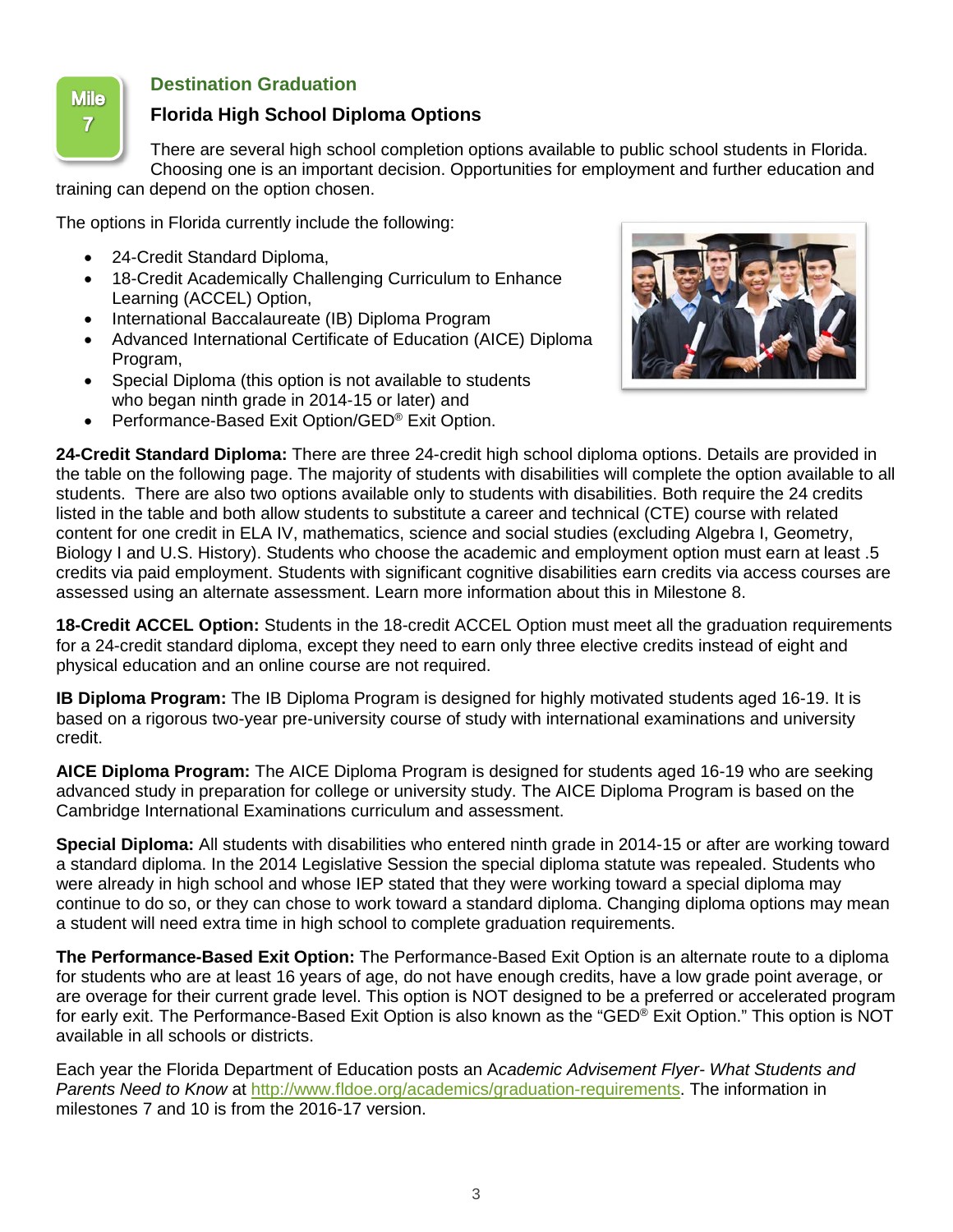# **Florida 24-Credit Standard Diploma High School Graduation Options for Students Entering Ninth Grade in 2014-15 and After**

| 24-Credit Standard Diploma option<br>available to all students, including<br>students with disabilities.                                                                                                                                                                                                                                                                                                                                                               | 24-Credit Standard Diploma option<br>with academic and employment<br>requirements, available only to<br>students with disabilities.                                                                                         | 24-Credit Standard Diploma option<br>available only to students with<br>significant cognitive disabilities,<br>who take access courses and the<br>alternate assessment.                                                                                                                       |  |  |  |
|------------------------------------------------------------------------------------------------------------------------------------------------------------------------------------------------------------------------------------------------------------------------------------------------------------------------------------------------------------------------------------------------------------------------------------------------------------------------|-----------------------------------------------------------------------------------------------------------------------------------------------------------------------------------------------------------------------------|-----------------------------------------------------------------------------------------------------------------------------------------------------------------------------------------------------------------------------------------------------------------------------------------------|--|--|--|
| 4 Credits English Language Arts (ELA)                                                                                                                                                                                                                                                                                                                                                                                                                                  |                                                                                                                                                                                                                             |                                                                                                                                                                                                                                                                                               |  |  |  |
| ELA I, II, III and IV<br>ELA honors, Advanced Placement<br>(AP), AICE, IB and dual enrollment<br>courses may satisfy this requirement                                                                                                                                                                                                                                                                                                                                  | Must earn credits for all of the<br>courses listed in the first column<br>May substitute a career and<br>٠<br>technical education (CTE) course<br>with content related to English for<br>English IV                         | Must earn credits for all of the<br>courses listed in the first column<br>May substitute access courses for<br>general education courses<br>May substitute a CTE course with<br>٠<br>content related to English for<br>English IV                                                             |  |  |  |
|                                                                                                                                                                                                                                                                                                                                                                                                                                                                        | 4 Credits Mathematics                                                                                                                                                                                                       |                                                                                                                                                                                                                                                                                               |  |  |  |
| • One of which must be Algebra I and<br>one of which must be Geometry<br>Industry certifications that lead to<br>college credit may substitute for up<br>to two mathematics credits (except<br>for Algebra I and Geometry)                                                                                                                                                                                                                                             | Must earn credits for all of the<br>٠<br>courses listed in the first column<br>May substitute a CTE course with<br>٠<br>content related to mathematics for<br>one mathematics credit (except for<br>Algebra I and Geometry) | Must earn credits for all of the<br>٠<br>courses listed in the first column<br>May substitute access courses for<br>general education courses<br>May substitute a CTE course with<br>٠<br>content related to mathematics for<br>one mathematics credit (except for<br>Algebra I and Geometry) |  |  |  |
|                                                                                                                                                                                                                                                                                                                                                                                                                                                                        | 3 Credits Science                                                                                                                                                                                                           |                                                                                                                                                                                                                                                                                               |  |  |  |
| • One of which must be Biology I, two<br>of which must be equally rigorous<br>science courses<br>" Two of the three required credits<br>must have a laboratory component<br>An industry certification that leads to<br>college credit substitutes for up to<br>one science credit (except for<br>Biology I)<br>An identified rigorous Computer<br>٠<br>Science course with a related<br>industry certification substitutes for<br>up to one science credit (except for | Must earn credits for all of the<br>٠<br>courses listed in the first column<br>May substitute a CTE course with<br>٠<br>content related to science for one<br>science credit (except for Biology I)                         | Must earn credits for all of the<br>courses listed in the first column<br>May substitute access courses for<br>general education courses<br>May substitute a CTE course with<br>content related to science for one<br>science credit (except for Biology I)                                   |  |  |  |
| Biology I)<br>3 Credits Social Studies                                                                                                                                                                                                                                                                                                                                                                                                                                 |                                                                                                                                                                                                                             |                                                                                                                                                                                                                                                                                               |  |  |  |
| 1 credit in World History<br>1 credit in U.S. History<br>٠<br>o.5 credit in U.S. Government<br>0.5 credit in Economics with<br><b>Financial Literacy</b>                                                                                                                                                                                                                                                                                                               | Must earn credits for all of the<br>courses listed in the first column<br>May substitute a CTE course with<br>٠<br>content related to social studies for<br>one social studies credit (except for<br>U.S. History)          | Must earn credits for all of the<br>courses listed in the first column<br>May substitute access courses for<br>general education courses<br>May substitute a CTE course with<br>content related to social studies for<br>one social studies credit course<br>(except for U.S. History)        |  |  |  |
| 1 Credit Fine and Performing Arts, Speech and Debate, or Practical Arts                                                                                                                                                                                                                                                                                                                                                                                                |                                                                                                                                                                                                                             |                                                                                                                                                                                                                                                                                               |  |  |  |
| <b>8 Elective Credits</b>                                                                                                                                                                                                                                                                                                                                                                                                                                              |                                                                                                                                                                                                                             |                                                                                                                                                                                                                                                                                               |  |  |  |
|                                                                                                                                                                                                                                                                                                                                                                                                                                                                        | Must include o.5 credit in an<br>٠.<br>employment-based course<br>May include ESE courses                                                                                                                                   | May include employment based<br>courses                                                                                                                                                                                                                                                       |  |  |  |
| 1 Credit Physical Education to include the integration of health                                                                                                                                                                                                                                                                                                                                                                                                       |                                                                                                                                                                                                                             |                                                                                                                                                                                                                                                                                               |  |  |  |
| 1 Online Course<br>Online course may be waived by IEP team                                                                                                                                                                                                                                                                                                                                                                                                             |                                                                                                                                                                                                                             |                                                                                                                                                                                                                                                                                               |  |  |  |
| Students must earn a 2.0 grade-point average on a 4.0 scale and achieve satisfactory performance on<br>statewide assessments unless a waiver of assessment results is granted by the IEP team.                                                                                                                                                                                                                                                                         |                                                                                                                                                                                                                             |                                                                                                                                                                                                                                                                                               |  |  |  |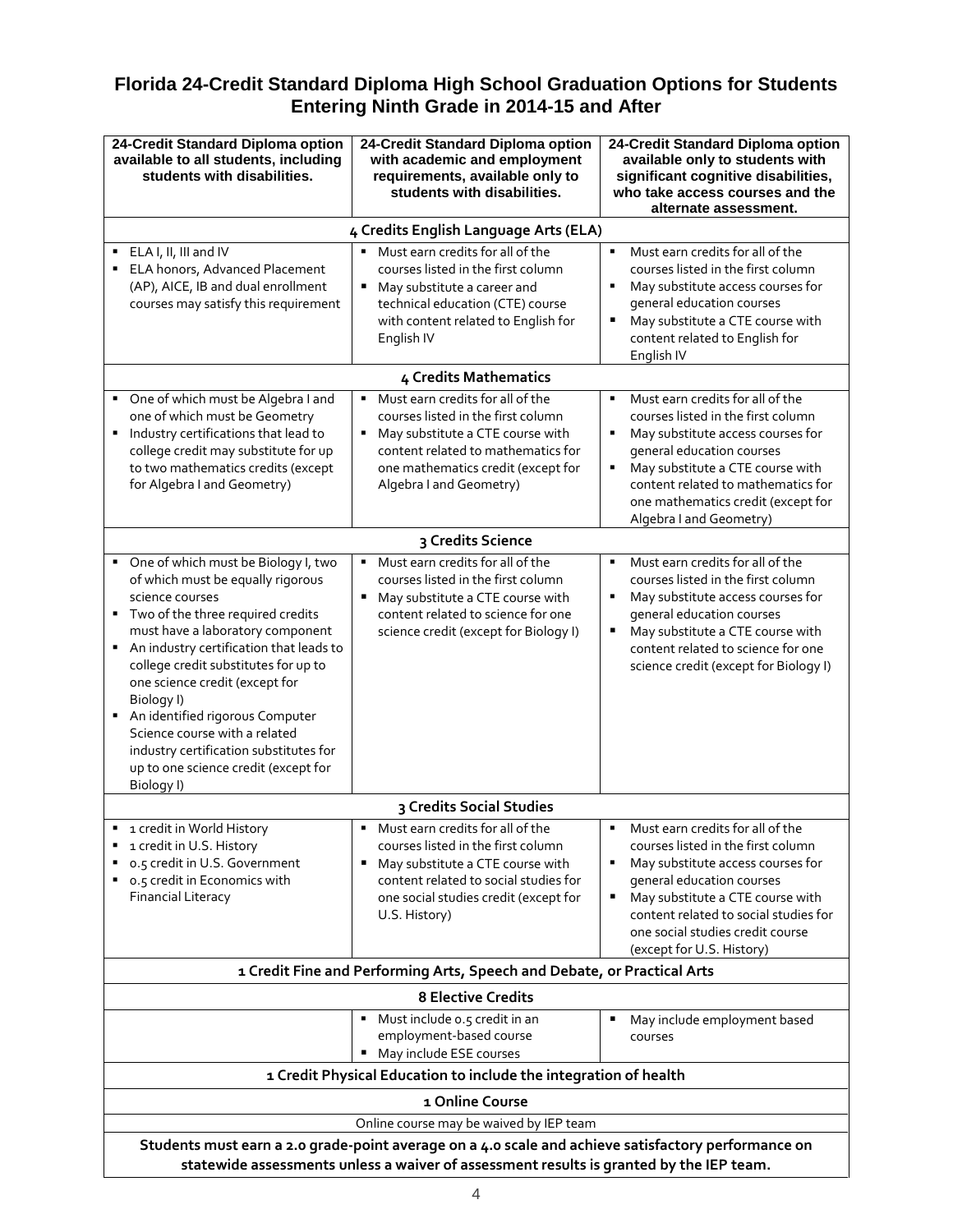# **Diploma Designations**

Students may earn one or more designations on their standard high school diploma.

# **Scholar Designation**:

- Earn one credit in Algebra II (must pass EOC);
- Pass the Geometry EOC;
- Earn one credit in Statistics or an equally rigorous mathematics course;
- Pass the Biology I EOC;
- Earn one credit in Chemistry or Physics;
- Earn 1 credit in a course equally rigorous to Chemistry or Physics;
- Pass the U.S. History EOC;
- Earn two credits in the same World Language; and
- Earn at least one credit in AP, IB, AICE or a dual enrollment course

A student is exempt from the Biology I or U.S. History assessment if the student is enrolled in an AP, IB or AICE Biology I or U.S. History course and the student takes the respective AP, IB or AICE assessment and earns the minimum score to earn college credit.

**Merit Designation:** To earn a merit designation a student must meet the standard diploma requirements and attain one or more industry certifications from the list established per section 1003.492, Florida Statutes. To earn industry certifications, students take CTE courses and must pass a related certification test. CTE programs are organized into 17 different career clusters.

# **WRONG WAY: Avoid Dropout Danger**



Dropping out of high school negatively impacts students in many ways. Students who drop out of school are less likely to find their desired employment; less likely to earn as much as a high school graduate; more likely to need public assistance; and more likely to commit a crime.

There are many factors that influence students to drop out of high school. All of these factors fall into the following three general categories:

- Push-Out School consequences, such as too many absences from school
- Pull-Out Student distractions or attractions, such as the need to work and earn money
- Fall-Out Circumstances beyond school or student control, such as, a family move (Jordan, Lara & McPartland, 1994; Watt & Roessingh, 1994; Doll, Eslami & Walters, 2013).

As mentioned in mile marker four, students experience the best outcomes when families are involved and take an active role in the education of their children. Some of the benefits students experience as a result of strong family engagement, regardless of income level or education background, are as follows:

- Children do better in school and they stay in school longer.
- School culture and environment as a whole gets better for all involved.
- Children do best when parents can play a variety of parts in children's learning.
- The more the relationship between families and the school is a real partnership, the higher the student achievement.
- Families, schools, and community groups all contribute to student achievement (Henderson & Mapp, 2002).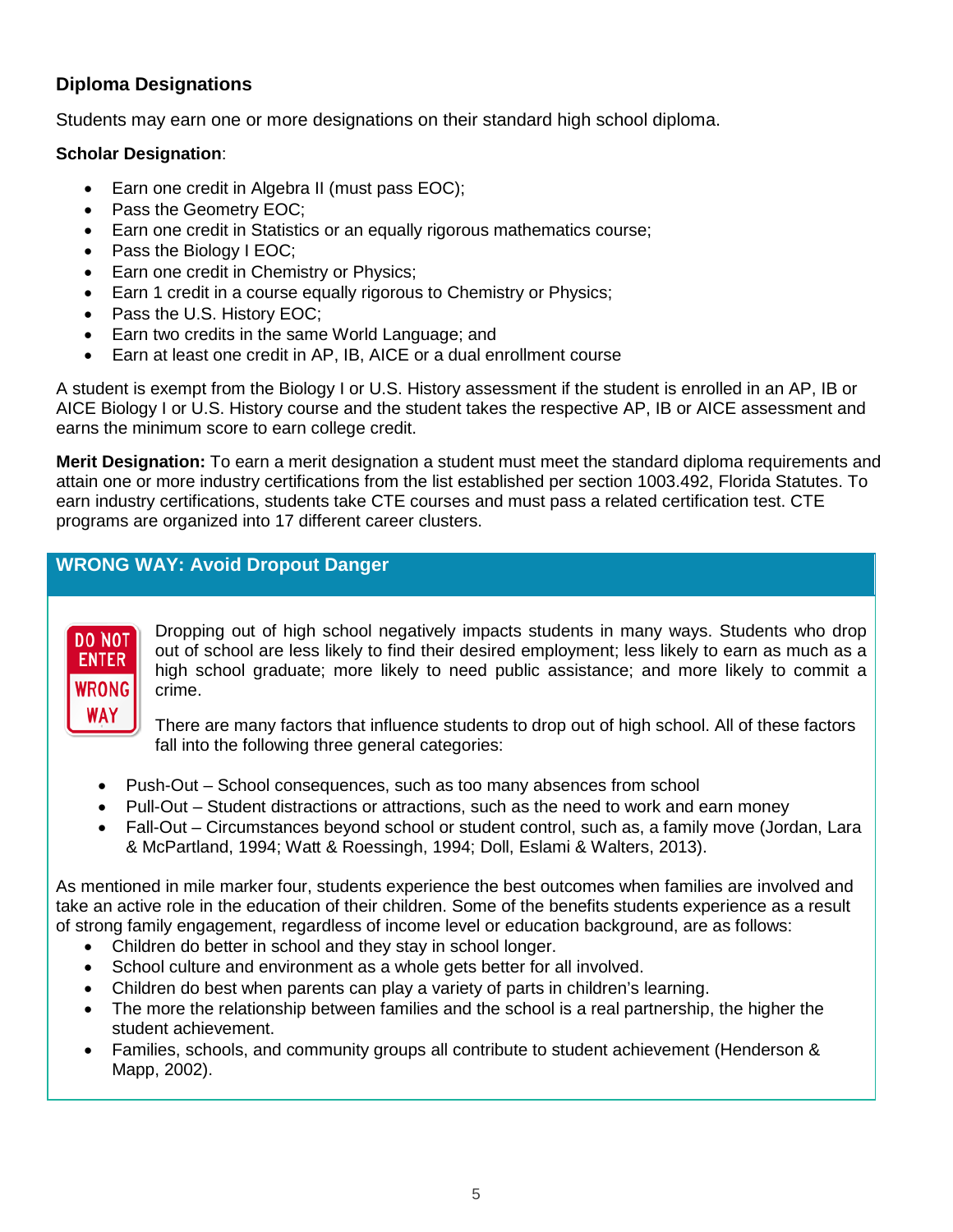## **Taking an Alternate Route**



About 1 percent of all students, or approximately 10 percent of all students with a disability, have profound and complex learning challenges that impact all of their activities, including school, independent functioning, community living, leisure and work. The IEP teams of these students, which include the parents, after carefully reviewing student performance, assessment and evaluation results, and other records, may request written parental consent to have the student

placed on access points. Students on access points are assessed using an alternate assessment, currently the Florida Standards Alternate Assessment (FSAA).

Access points are expectations for students with significant cognitive disabilities They provide access to the general education curriculum as they reflect the core intent of the Florida standards, but at a reduced level of complexity. Access points are taught within access courses, but this does not necessarily mean that students taking these courses must be in a separate classroom. Access courses can be taught in a general education classroom with the support of an ESE teacher, allowing students to spend time with nondisabled peers.

Usually the identification of a significant cognitive disability happens before the transition years, but this is not always the case. Sometimes the decision to place a student on access points happens in high school, especially if the student has a condition that worsens as the student grows older.

School districts offer many different types of transition programs to students on access points to help them learn to work and live as independently as possible. Many colleges and universities also offer programs for these students as well. More information about these can be found on page seven. Milestone 9, which discusses deferral of the standard diploma, also contains information that is especially important for the parents of students with significant cognitive disabilities.



# **Changing Lanes: Deferring Receipt of a Standard Diploma**

The legislation that allows all students the opportunity to work toward a standard diploma also allows certain students with disabilities to defer receiving the diploma and continue to receive educational services from the school district. Deferral is necessary because students who receive a standard high school diploma are no longer eligible for a free appropriate public education (FAPE). There are

two parts to deferral.

First, a student must have an IEP that "prescribes special education, transition planning, transition services, or related services through 21." This means that, because of the disability, a student must need continued education and services.

Second, a student must be enrolled in one of several specific educational programs. These programs include accelerated college credit, industry certification courses that lead to college credit, a collegiate high school, courses necessary for a Scholar designation, or structured work-study, internship or pre-apprenticeship programs. School districts offer a variety of extended transition programs that meet these requirements.

Students defer in the semester in which they are expected to meet all of the requirements for a standard diploma. However, planning for the deferral must take place early so that the correct language is on the IEP and the team has time to choose the best program. Districts may allow a student who defers to participate in graduation activities.

Students with disabilities who earn a standard diploma and do not defer are NOT eligible for any further services from the school district, so it is very important that students with significant cognitive disabilities consider deferring receipt of their standard diploma.

Students who earn a special diploma may return to the district and request educational services at any time before they turn 22 years of age.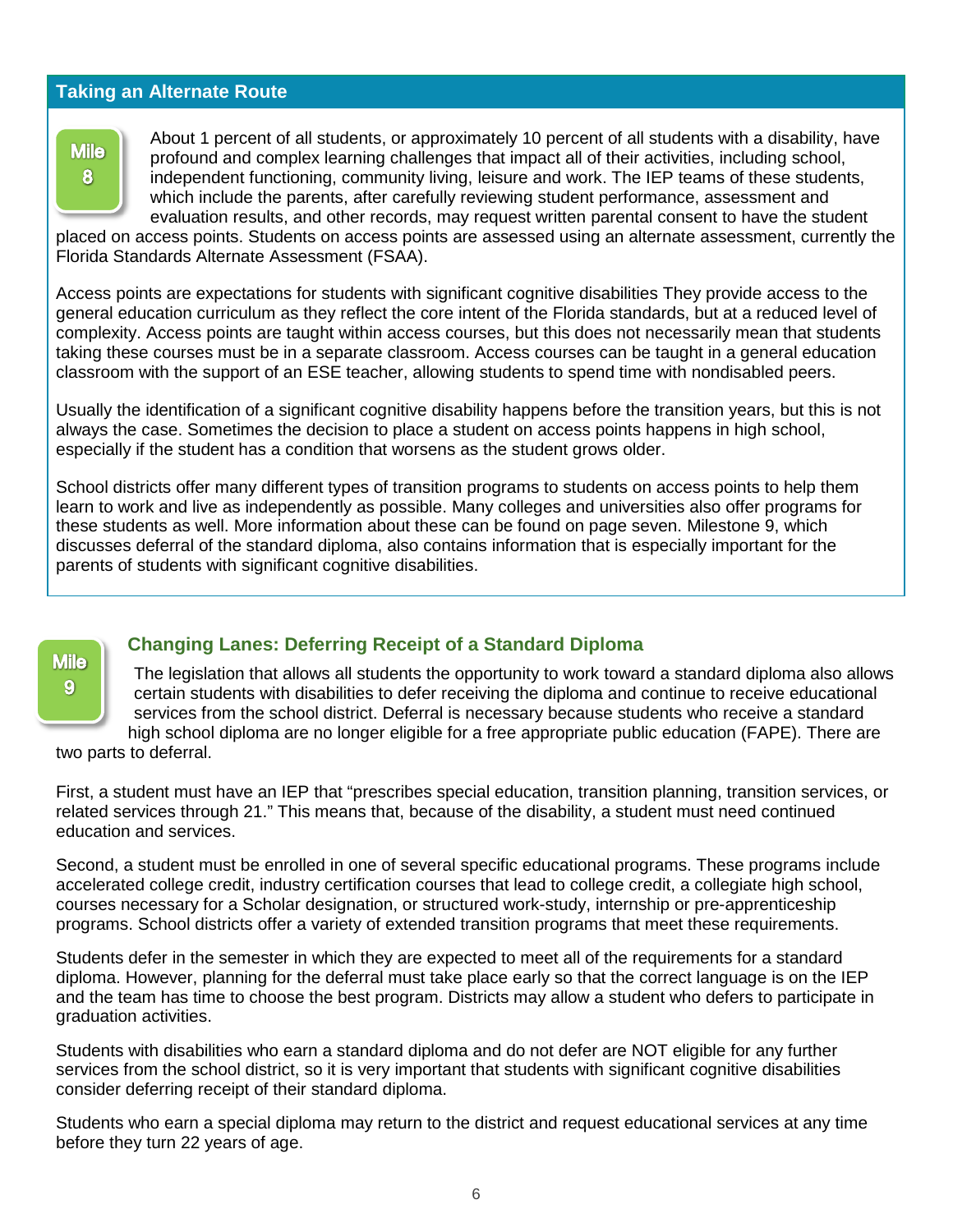|                                                                                                                                                | <b>Extended Transition (Florida 18-22 Programs)</b>                                                                                                                                                                                                                                                                                                                                         |                                                                                                                                                                                      |
|------------------------------------------------------------------------------------------------------------------------------------------------|---------------------------------------------------------------------------------------------------------------------------------------------------------------------------------------------------------------------------------------------------------------------------------------------------------------------------------------------------------------------------------------------|--------------------------------------------------------------------------------------------------------------------------------------------------------------------------------------|
| Program                                                                                                                                        | <b>Program Description</b>                                                                                                                                                                                                                                                                                                                                                                  | <b>Student Qualifications</b>                                                                                                                                                        |
| <b>Project SEARCH</b>                                                                                                                          | A business-led, one-year, school-to-work program<br>that takes place entirely at the workplace. Total<br>workplace immersion facilitates a seamless<br>combination of classroom instruction, career<br>exploration and relevant job-skills training through<br>strategically designed internships. For more<br>information, contact Carly Detlefsen<br>(http://project10.info/Contact.php). | Students with significant intellectual<br>and developmental disabilities in their<br>last year of high school eligibility who<br>have a desire to achieve competitive<br>employment. |
| <b>Transition</b><br><b>Programs for</b><br><b>Students with</b><br><b>Intellectual</b><br><b>Disabilities (TPSID)</b>                         | Inclusive, postsecondary education transition<br>programs wherein students take courses for credit<br>or audit, leading to certifications or certificates of<br>completion. They can be associated with a school<br>district (dual enrollment) or independent. For<br>more information, contact the Florida<br>Consortium on Inclusive Higher Education<br>(www.FCIHE.com).                 | Students with an intellectual disability<br>who possess a high level of<br>independence.                                                                                             |
| <b>District Specific</b><br><b>Community Based</b><br>Instruction (CBI)<br>and Community<br><b>Based Vocational</b><br><b>Education (CBVE)</b> | Both programs provide instruction in naturally<br>occurring community environments providing<br>students "real life" experiences. CBVE programs<br>are typically business sites in the community<br>wherein students learn specific employment skills<br>working alongside paid employees and CBI<br>programs can occur anywhere within the<br>community.                                   | Students with significant cognitive<br>disability taking access courses who<br>want to be employed or need<br>experiences within the community.                                      |
| <b>District Specific</b><br><b>Transition</b><br><b>Programs</b>                                                                               | Varied programs at high schools, technical<br>centers, or other sites where students continue to<br>take courses through the school system. Some<br>may participate in student-based enterprises, non-<br>paid or paid employment, or learn technical, life<br>and/or employment skills.                                                                                                    | Students who desire to participate,<br>have deferred their high school<br>diplomas, and have a continuing need<br>for transition services.                                           |
| <b>Dual-Enrollment</b><br><b>Programs</b>                                                                                                      | Allows high school students to earn credit toward a<br>postsecondary diploma, certificate, or degree at<br>the same time they are working toward a high<br>school diploma. Classes are held at the high<br>school or postsecondary institution.                                                                                                                                             | Qualifications vary but often include<br>minimum grade point averages (GPA)<br>and entrance assessments.                                                                             |
| <b>Self-Determination</b><br>and Self-Advocacy<br><b>Training</b>                                                                              | Classes, curricula and programs which develop or<br>enhance a student's ability to speak and act on<br>their own behalf and make decisions that affect<br>their lives.                                                                                                                                                                                                                      | Students with a disability who have an<br>individual educational plan (IEP) and a<br>need in this area.                                                                              |
| <b>Social Skills</b><br><b>Training</b>                                                                                                        | Classes, curricula, lessons and programs which<br>help students who have challenges relating to<br>other people.                                                                                                                                                                                                                                                                            | Students with a disability who have an<br>IEP and a need in this area.                                                                                                               |
| <b>School-Based</b><br><b>Enterprises</b>                                                                                                      | A set of entrepreneurial activities undertaken by<br>students that provides an economic, social and<br>educational return to the student, school and<br>community.                                                                                                                                                                                                                          | Students with a disability who have an<br>IEP and a desire to participate.                                                                                                           |
| <b>Employability</b><br><b>Skills Training</b>                                                                                                 | Classes, curricula, lessons and programs which<br>teach skills students will need in employment.                                                                                                                                                                                                                                                                                            | Students with a disability who have an<br>IEP and a desire to participate. These<br>programs may require acceptance for<br>eligibility with a certain agency, such as<br>VR.         |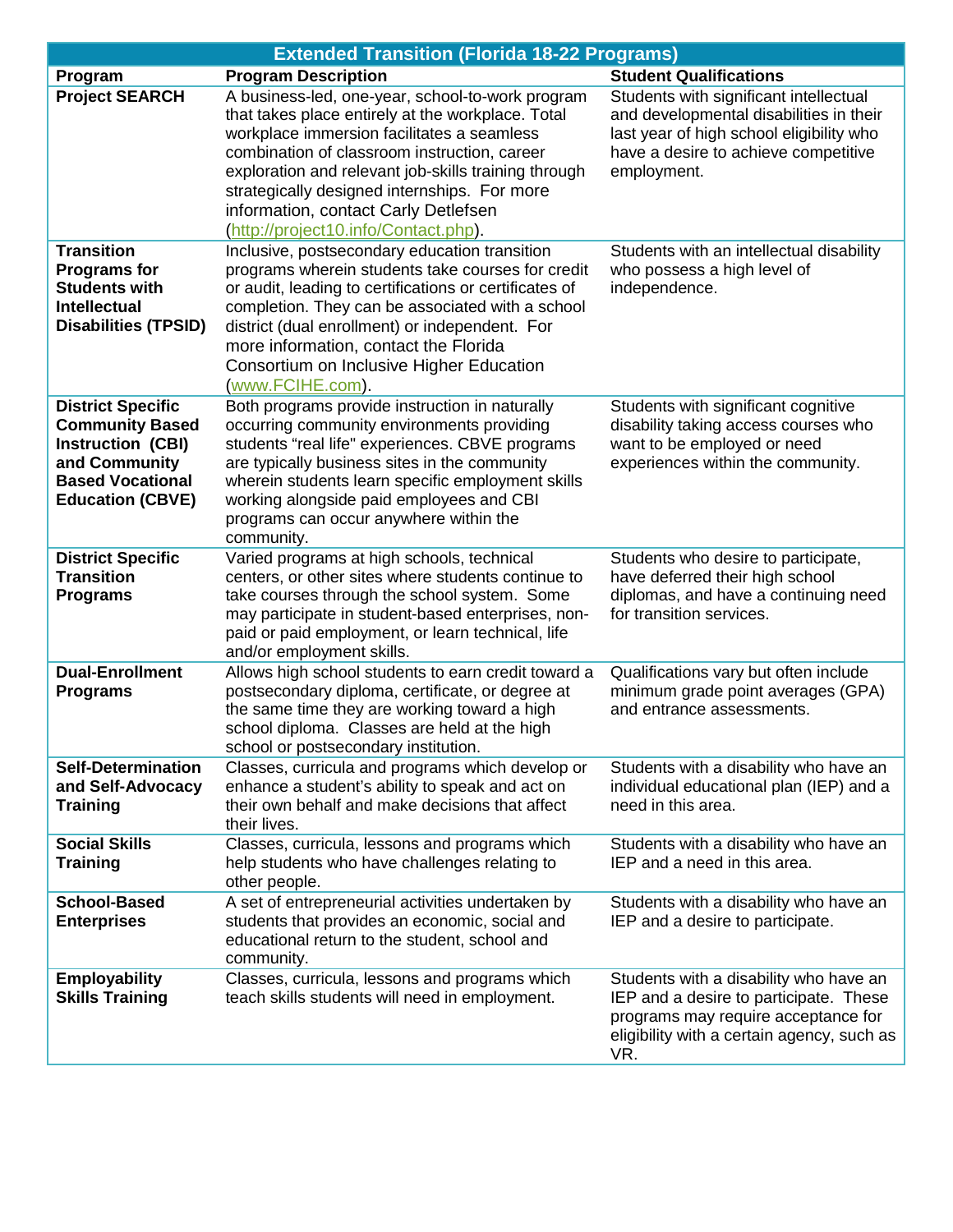# **Heading in a New Direction: Post-School Options**

**Mile** 10

## **Postsecondary Education**

Students who want to get more education or training after high school have many choices in Florida. There are also numerous opportunities for students to identify services to support

postsecondary success.



# **Career and Technical Centers**

Florida offers students 46 accredited career and technical centers throughout the state, which provide the education and certification necessary to work in a particular career or technical field. Programs are flexible for students and provide industry-specific education and training for a wide variety of occupations.



The 28 state colleges offer career-related certificates and two-year associate degrees that prepare students to transfer to a bachelor's degree program or to enter jobs requiring specific skills. Many also offer baccalaureate degrees in high-demand fields. Florida College System institutions have an open door policy. This means that students, who have earned a standard high school diploma, have earned a high school equivalency diploma or have demonstrated success in postsecondary coursework will be admitted to an associate degree program.

# **State University System**

There are 12 public universities in Florida that offer four-year bachelor-level degrees, as well as graduate and professional degrees. Admission into Florida's public universities is competitive. Prospective students should complete a rigorous curriculum in high school and apply to more than one university to increase their chance for acceptance. To qualify to enter one of Florida's public universities, a first-time-in-college student must meet the following minimum requirements:

- High school graduation with a standard diploma
- Admission test scores
- 16 Credits of approved college preparatory academic courses
- 4 English (3 with substantial writing)
- 4 Mathematics (Algebra I level and above)
- 3 Natural Science (2 with substantial lab)
- 3 Social Science
- 2 World Language (sequential, in the same language)
- 2 Approved electives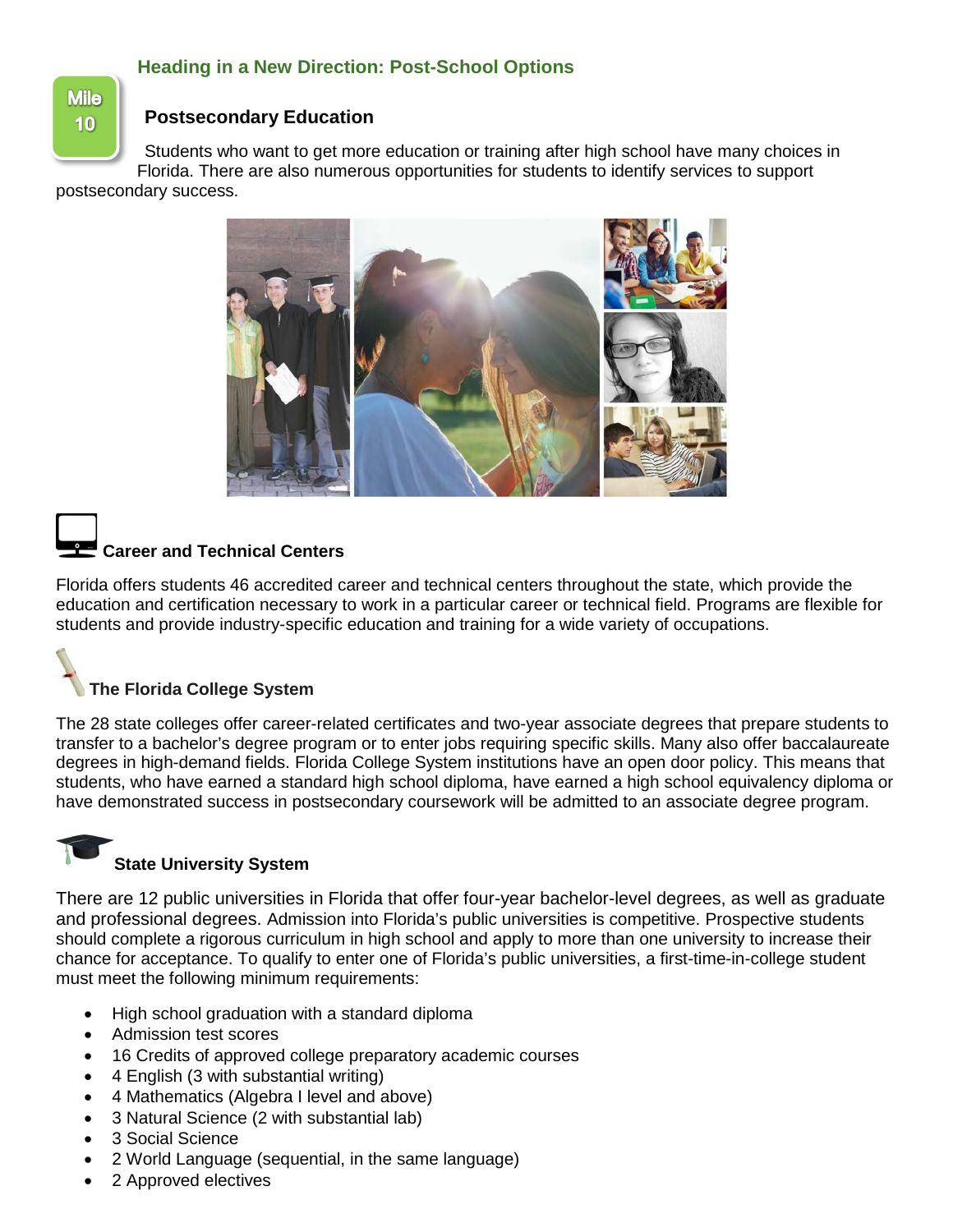# **Disability Services at Colleges and Universities**

The Individuals with Disabilities Education Act (IDEA), which requires public schools to create an IEP and provide services to students with disabilities, does not apply after a student graduates from high school. Adults, including college students, fall under the Americans with Disabilities Act and Section 504 of the Rehabilitation Act. Students with disabilities who plan to attend college must self-identify as a person with a disability and be prepared to take an active role in determining what accommodations are needed to help them be successful. The Summary of Performance, a document that must be provided to students with disabilities when they leave high school, may be a starting point, but colleges will require additional documents and each college may ask for different items. Many colleges require a recent evaluation. To make sure accommodations are in place before classes start, students should contact the disability services office at the technical center, college or university they want to attend as far in advance as possible. Find contact information for disability services providers at

[http://data.fldoe.org/workforce/contacts/default.cfm?action=showList&ListID=40.](http://data.fldoe.org/workforce/contacts/default.cfm?action=showList&ListID=40)

# **Inclusive Higher Education**

# **Transition and Postsecondary Programs for Students with Intellectual Disabilities (TPSID)**

In TPSID programs, students with intellectual disabilities study alongside nondisabled peers on a college campus. Students may take courses, practice social skills and learn employability skills while engaging with others in a college environment. Inclusion with same-age peers, better access to employment opportunities and improving their independent living skills are among the goals of students with intellectual disabilities attending college. Students who earn a standard diploma based on the access curriculum are eligible to apply. The Florida Consortium on Inclusive Higher Education (FCIHE) is charged with increasing access to and engagement in college coursework and college life culminating in a chosen career path and competitive employment for individuals with an intellectual disability. The FCIHE provides technical assistance and mini-grant funding for program start-up or enhancement. For more information, please visit [www.FCIHE.com.](http://www.fcihe.com/)

# **The Florida Center for Students with Unique Abilities (FCSUA)**

The FCSUA, located at the University of Central Florida, was created by the Florida Legislature in 2016. The purpose of the center is to increase independent living, inclusive and experiential postsecondary education and employment opportunities for students with intellectual disabilities. Funding is available to help colleges set up new programs and also for student scholarships to attend these programs.

There are several important distinctions between TPSID and FCSUA funding opportunities. FCSUA policies require the following:

- Students must have exited from the K-12 system to be eligible for FCSUA scholarships.
- Students may exceed the age of 22 and remain eligible for an FCSUA scholarship.
- Postsecondary programs must have Florida Postsecondary Comprehensive Transition Program (FPCTP) status or be in the application process to be eligible to receive grant funding.
- Postsecondary programs must also be accessible to students who have exited the K-12 system.

FCIHE and FCSUA work collaboratively to provide a variety of postsecondary opportunities for students with intellectual disabilities. For more information, please visit [www.FCSUA.org.](http://www.fcsua.org/)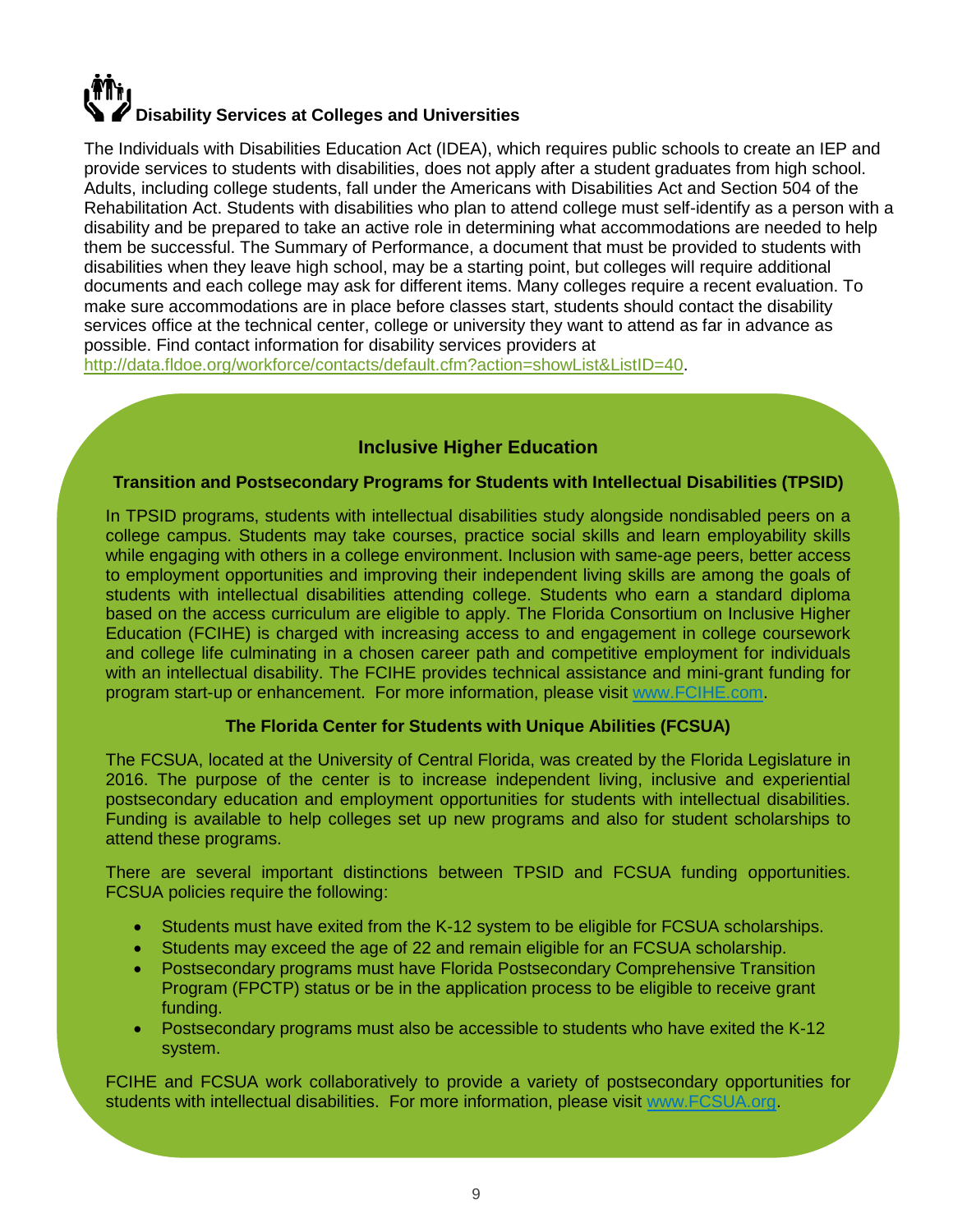

As students transition toward post-school life, it is important that community agencies participate in the transition process. Specific agencies should be identified through the IEP process for your student. Several key agencies that support students post-school are described below.



# **Agency for Persons with Disabilities (APD)**

APD is able to support its customers through supported employment for individuals on the Medicaid Waiver, individualized services through the Consumer-Directed Care Plus (CDC+) and the Employment Enhancement Project (EEP). For more information, please visit APD's website at [www.apd.myflorida.com.](http://www.apd.myflorida.com/)



**CareerSource Florida**

Local CareerSource centers support businesses and job-seekers to promote successful employment outcomes for the benefit of everyone involved. For more information, please visit CareerSource Florida's website at [https://careersourceflorida.com.](https://careersourceflorida.com/)

# **DBS** Division of Blind Services<br> **Division of Blind Services (DBS)**

DBS provides transition services through a coordinated team including the student, parents or family members, educators, service providers and friends. The team assists young people who are blind or severely visually impaired to reach their selected goals and prepare them to function in the real world through developing the ability to travel independently, live independently, use assistive technology skills and read using the Braille system. Learn more about DBS at [http://dbs.myflorida.com/Transition/index.html.](http://dbs.myflorida.com/Transition/index.html)



# **Employment First Florida**

Florida is an Employment First state. This means that employment is the first option for ALL individuals, even those with significant disabilities. Employment means an integrated job paying at or above minimum wage, either with or without the support of a job coach. A new federal law, the Workforce Innovation and Opportunity Act, sets aside funds for VR to use for students to help them learn pre-employability skills and to provide internships and other work experiences during high school. These experiences will help students have a better idea of what they want to do after they leave school. Learn more about Employment First Florida at [http://www.employmentfirstfl.org/.](http://www.employmentfirstfl.org/)



# **HEALTH Florida Coordinating Council for the Deaf and Hard of Hearing (FCCDHH)**

The FCCDHH serves as a coordinating body which recommends policies that address the needs of the hearing loss community in Florida. Multiple agencies serve individuals with hearing loss, such as Florida Division of Blind Services (DBS), Vocational Rehabilitation (VR) and others. Find more information about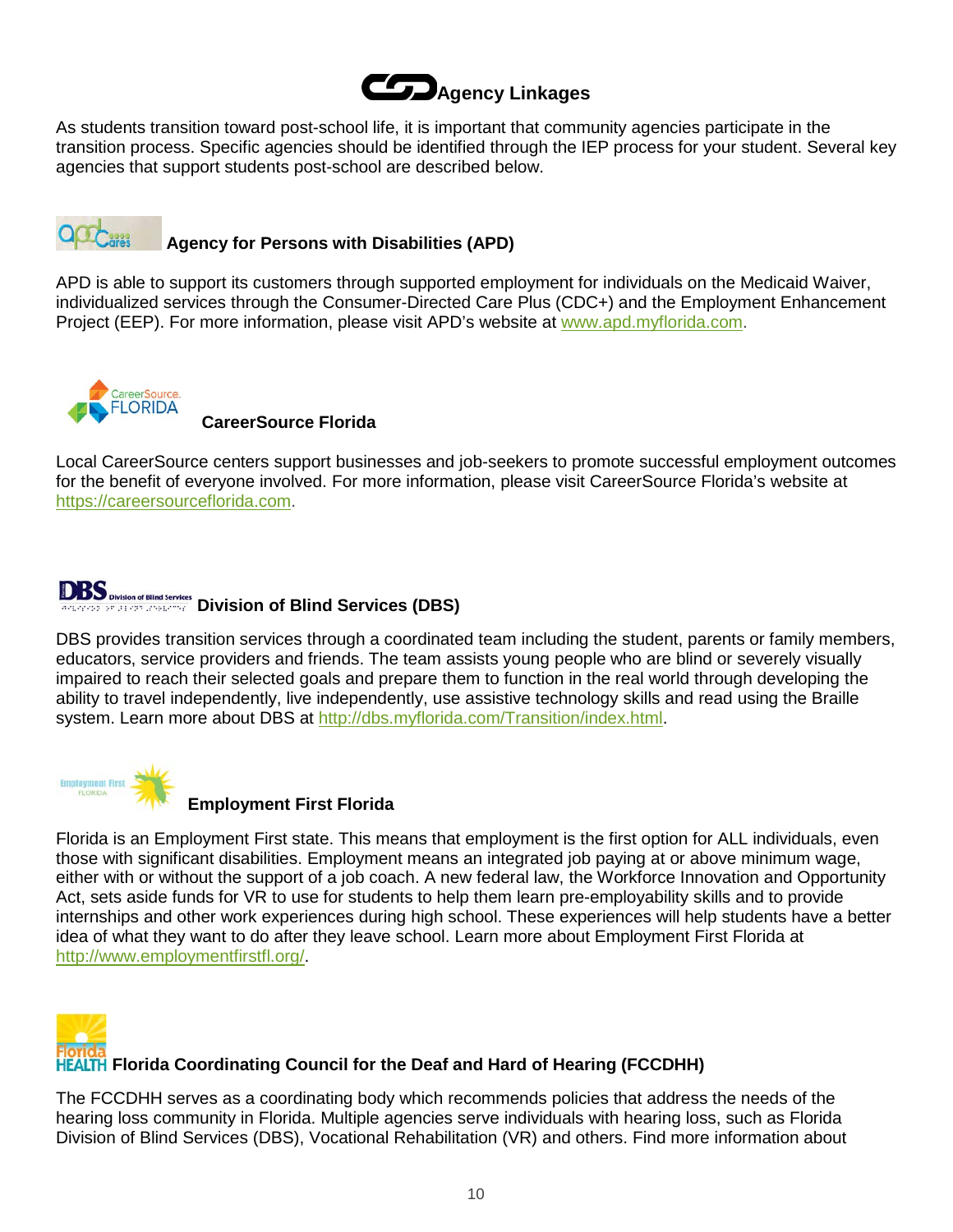services for youth who are deaf or hard of hearing on the FCCDHH website at [http://www.floridahealth.gov/provider-and-partner-resources/fccdhh/resources/index.html.](http://www.floridahealth.gov/provider-and-partner-resources/fccdhh/resources/index.html)



# **Florida Developmental Disabilities Council (FDDC)**

The FDDC was established to help plan individual and family-centered supports for persons with disabilities in Florida. The Council also guides the development and administration of services for people with developmental disabilities by planning and funding research, innovations, and programs designed to improve the quality of their lives. The FDDC developed a detailed resource of postsecondary education programs that serve students with intellectual and developmental disabilities. The *Florida Postsecondary Education Guide* provides information about entrance requirements, application details, program descriptions, housing opportunities, work and volunteer opportunities, transportation availability and costs. The guide is accessible at [http://www.fddc.org/sites/default/files/DDCouncil\\_EducationGuide.pdf](http://www.fddc.org/sites/default/files/DDCouncil_EducationGuide.pdf)



# **Florida Parent Centers**

FND and the regional parent centers are federally funded providers of parent training and information (PTI) services. Assistance and support is provided to parents, educators, community organizations and faith-based groups to increase the types of parental involvement and engagement to increase student academic achievement across Florida. Learn more about Florida PTI services and find the center closest to you at [http://fndusa.org/.](http://fndusa.org/)



VR is a key partner in the transition of students with disabilities from school to employment. VR Transition Youth Services help students with disabilities to find employment. VR can help students to access career counseling, postsecondary training and/or education and work experience. Students with disabilities may apply for VR as early as age 15. Learn more about VR Transition Youth Services at [http://rehabworks.org/stw\\_FAQs.shtml.](http://rehabworks.org/stw_FAQs.shtml)



VR's Student Transition Activities Record (STAR) Program offers four pre-employment transition services (Pre-ETS) for students ages 15-21 who are in high school or are enrolled in training or education after high school. Students must have an Individual Educational Plan (IEP) or 504 Plan demonstrating a condition that interferes with preparing for, getting, or keeping a job. The Pre-ETS include: Career Exploration Counseling, Work Readiness Training, Community-Based Work Experiences and Self-Advocacy Training. Learn more about the VR STAR Program at [http://www.rehabworks.org/stw\\_star.shtml.](http://www.rehabworks.org/stw_star.shtml)

# **Resources**

There are lots of online resources for parents. A few of the most helpful as related to preparing for college and careers after high school are as follows:

A Parent and Teacher Guide to Section 504 <http://www.fldoe.org/core/fileparse.php/7690/urlt/0070055-504bro.pdf>